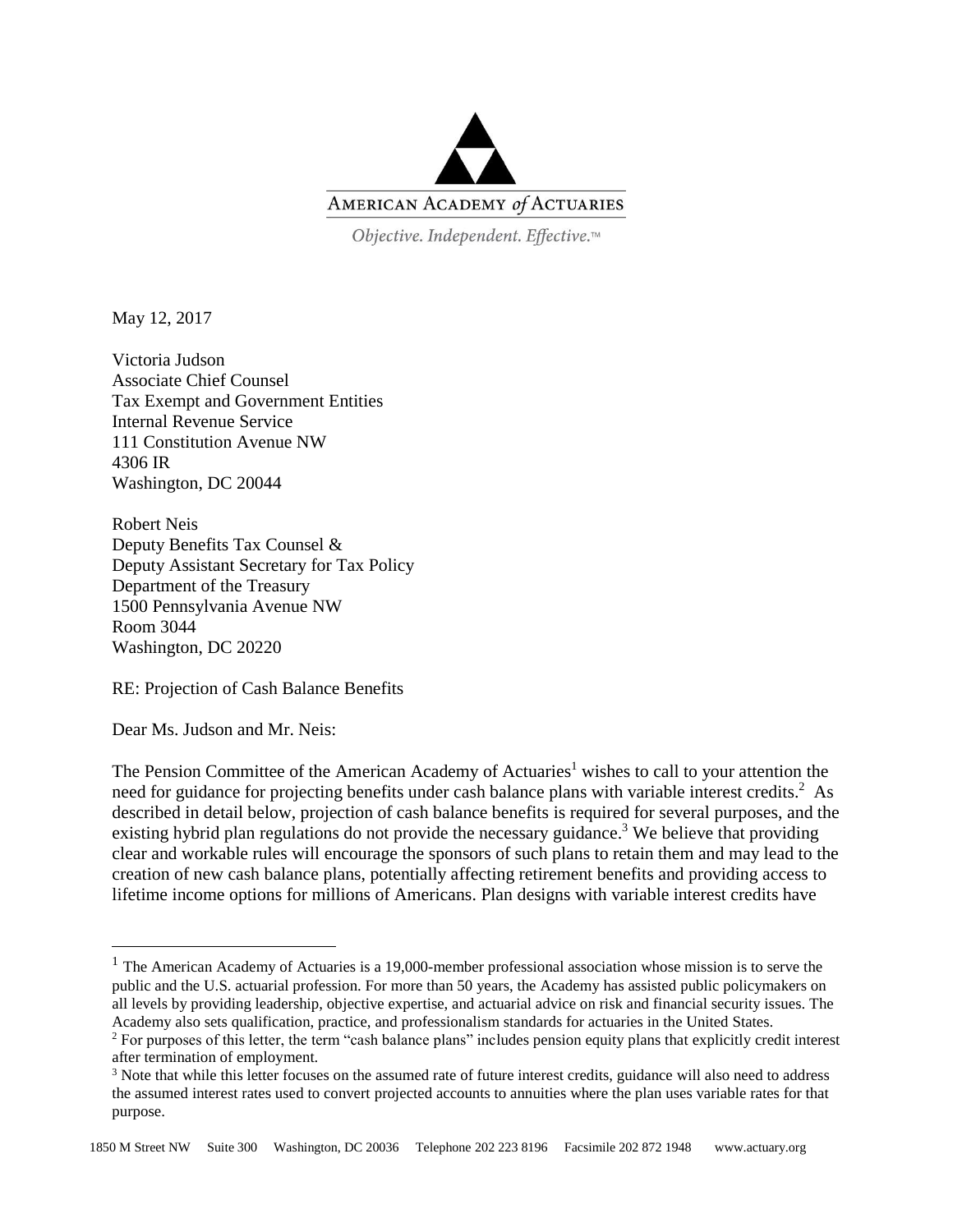become increasingly popular as many plan sponsors seek benefit designs that share risk—primarily investment risk—with participants.

## **Background**

It is necessary to project variable rates into the future for cash balance plans for several purposes, including:

- §411(b) accrual rules;
- §415 benefit limits;
- §401(a)(4) nondiscrimination testing, §410(b) average benefit percentage test, and §401(a)(26) meaningful accrued benefits test;
- §412/§430 minimum funding rules and §404(o) deduction limits; and
- §436 benefit restrictions.

There is very little formal guidance on how these rates should be projected, and the formal guidance that does exist is not consistent:

- IRS regulations under §430 provide that each non-prescribed assumption must be reasonable and, in combination with other non-prescribed assumptions, represent the enrolled actuary's best estimate.
- With respect to application of the §411(b) accrual rules, Revenue Ruling 2008-7 takes a completely different approach, providing that the interest crediting rate for the current year for "lump sum-based" benefit formulas is one of the factors that is assumed to remain constant in determining the annual rate of accrual. No consideration is given to whether the rate that is assumed to remain constant is a reasonable long-term assumption.

We understand that for some other purposes the IRS has informally taken the position that the projection of benefits must use the Revenue Ruling 2008-7 method of treating variable rates as remaining constant at the most recent rate. The IRS has at times required this approach for purposes of determination letter request filings.

# **Additional Guidance Needed**

Cash balance plans with variable interest credits cannot be sure they are operating in compliance with all legal requirements without guidance that provides a workable approach to projecting benefits.

The Revenue Ruling 2008-7 method causes illogical and volatile compliance testing results, which in turn causes problems for plan sponsors and plan participants. Projecting using the most recent rate without regard to whether the rate is a reasonable long-term assumption can cause results that distort the economic value of the benefits. Using low rates for projection potentially understates the value of benefits for §415 limit calculations and nondiscrimination, meaningful benefits, and accrual rule testing. High projection rates have the opposite effect. Volatility in the rate from period to period can dramatically affect the results of the compliance tests, even when the fundamental plan design and participant demographics have not changed. Similarly, such an approach applied to §415 can result in a windfall for some participants or a significant reduction in the maximum benefit for others (or for the same participant from period to period).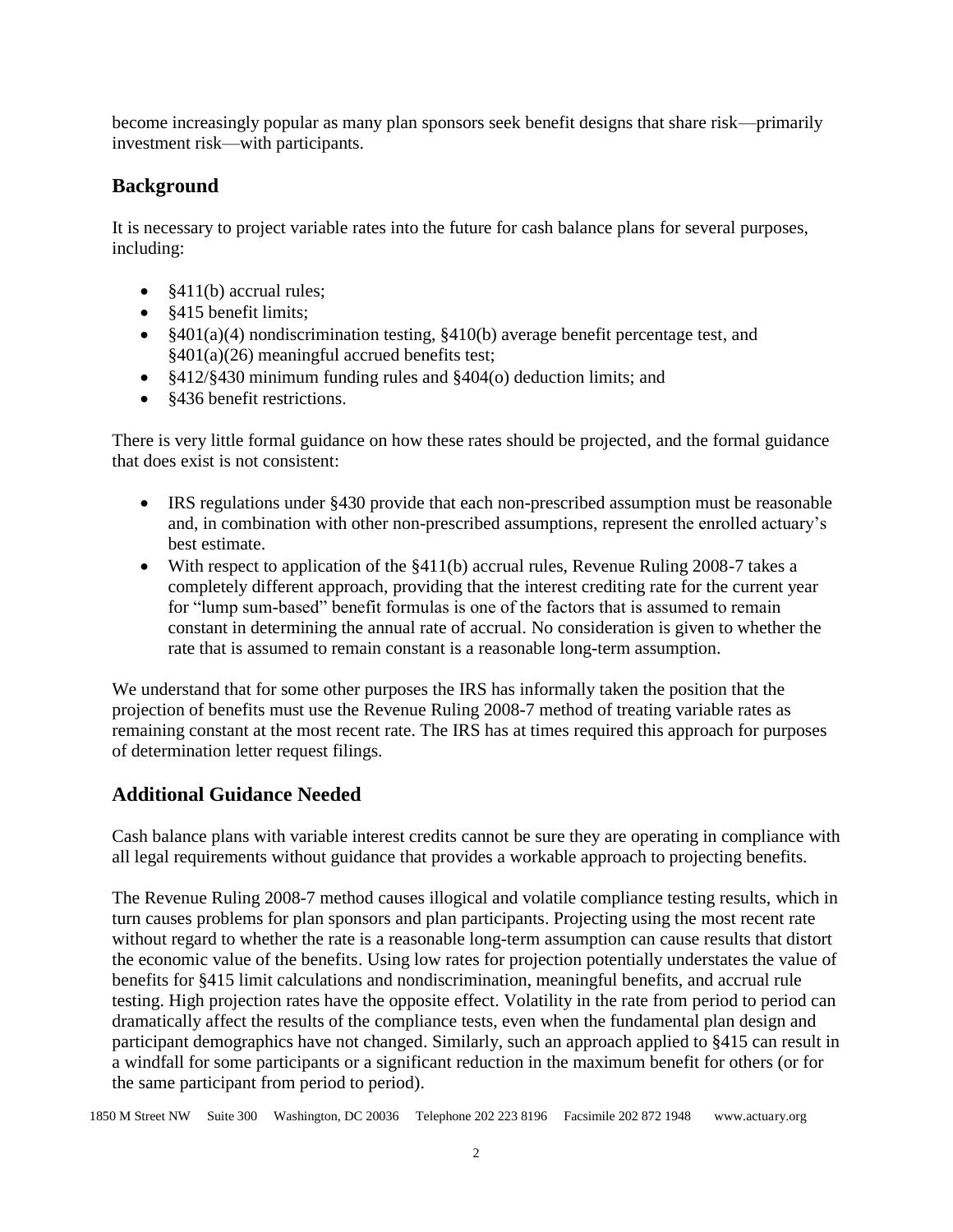As an example of the problems caused by projecting using the most recent rate, consider the calculation of the §415 limit for a cash balance plan that provides monthly interest credits based on the rate of return on plan's assets. Assume that a participant aged 45 terminates and elects an immediate benefit. If the most recent monthly interest crediting rate was 5%, the annualized rate would be nearly 80% (i.e.,  $1.05^{12} - 1$ ). Using this rate to project the account balance to age 65 for purposes of determining the plan's implicit early retirement factor would result in an interest discount factor for the 20 years (240 months) prior to age 65 of less than 0.00001 (i.e.,  $1/1.05^{240}$ ), which would produce a \$415 limit at age 45 of virtually zero. Contrast this result with the calculation after a more modest monthly interest crediting rate of 0.5%, which would result in an interest discount factor of 0.30210, and a §415 lump sum limit somewhere around \$744,000 (in 2017).<sup>4</sup>

Obviously, the economic value of the benefit does not change significantly simply because of a onemonth fluctuation in the interest crediting rate. Further, it would not be reasonable to expect the continuation of 5% interest credits each month indefinitely any more than it would be reasonable to expect indefinite interest credits of 0%—which would produce an even larger permissible lump sum. Although the results are unlikely to be this extreme for a plan that determines the interest credit rate on an annual basis, substantial year-over-year fluctuations in projected benefits are still very likely.

## **Accrual Rules**

 $\overline{a}$ 

The accrual rules that apply to defined benefit plans were introduced as part of ERISA, and were designed to prevent sponsors from circumventing the ERISA vesting rules by providing substantially backloaded accruals. Defined contribution plans are not subject to the same rules. While cash balance plans are defined benefit plans, the benefits accrue more like defined contribution plans than traditional defined benefit plans. In spite of this, IRS guidance essentially treats variable interest cash balance plans as being inherently backloaded by requiring these plans to pass accrual rules assuming a future interest crediting rate that may not reasonably reflect the full economic value of the interest crediting basis.

Traditional defined benefit plan formulas are economically backloaded. That is because a given annuity payment beginning at normal retirement age has a larger actuarial value for an older participant than for a younger participant. However, by testing the value of the accrual at normal retirement age, and not the actuarial present value of the annuity, the tests accept the inherent economic backloading in these formulas. See the Appendix to this letter for additional information regarding the economic backloading of traditional defined benefit formulas compared with that of cash balance formulas.

Generally, cash balance plans do not have the same level of inherent economic backloading as traditional plans. A given dollar credit has the same present value regardless of the age of the participant. (A plan that provides constant dollar credits is in fact frontloaded.) Because the accrual rules are designed to prevent plans from providing benefits that are too backloaded, it would appear that cash balance plans should have an easier time passing these tests, by their very nature. However, the opposite is true for plans with variable interest credits, especially investment-based plans.

<sup>&</sup>lt;sup>4</sup> Assuming a plan annuity conversion rate of 5% and  $\S417(e)(3)$  applicable interest rate of less than 5.5%.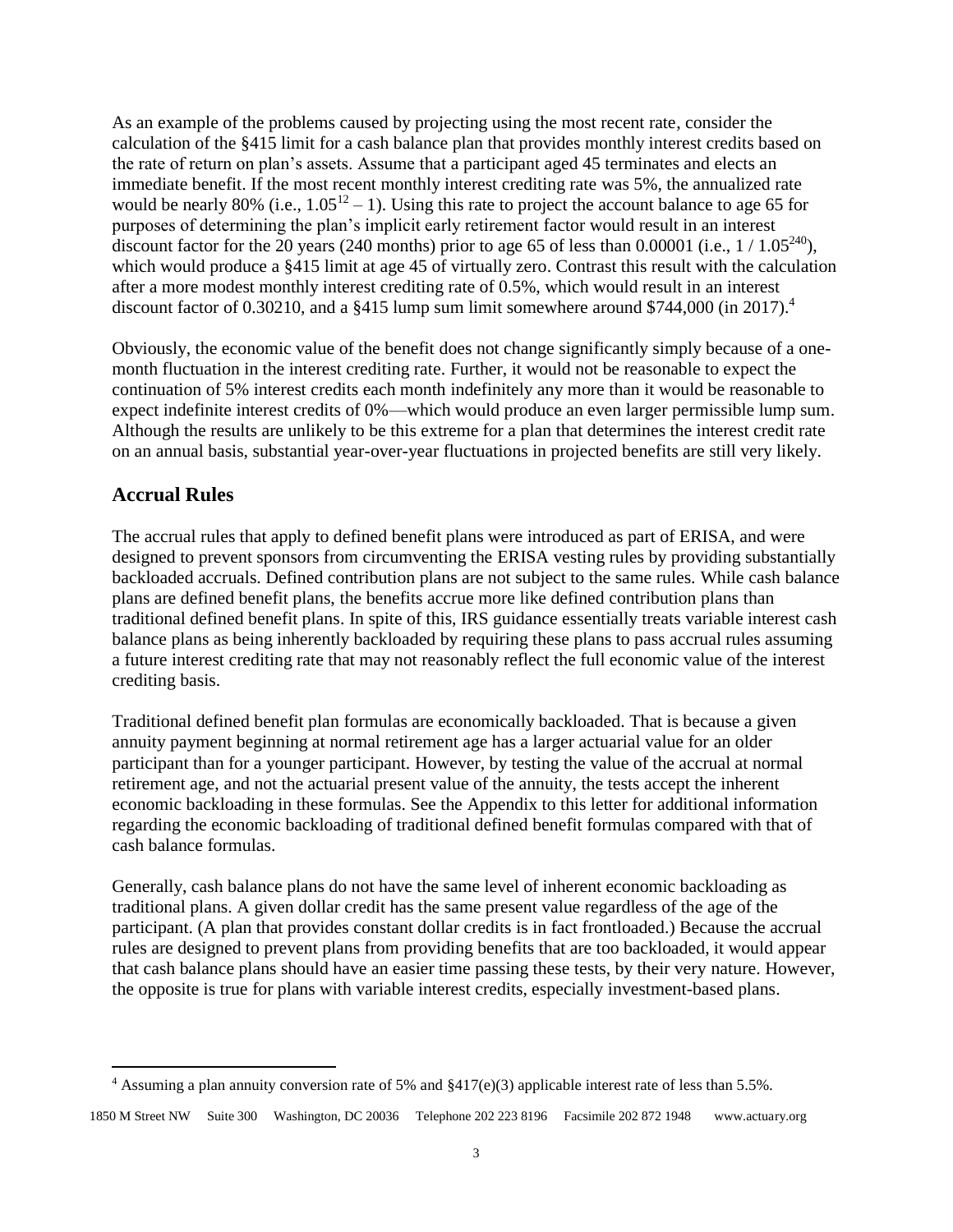IRC §411(b)(1) provides: "…social security benefits and all other relevant factors used to compute benefits shall be treated as remaining constant as of the current year for all years after the current year" for each of the three accrual rules (i.e., 3-percent method, 133-1/3 percent rule, and fractional rule). Treasury regulation §411(b)-1 contains similar language and further allows a plan to assume no changes in average compensation (limited to 10 years in the case of the 3-percent method and fractional rule). This neutralization of the potential impact of "other relevant factors" makes it easier for traditional defined benefit formulas to meet the backloading requirements and allows determining compliance with the 133-1/3 percent rule for such formulas by mere inspection of the pattern of benefit accrual rates.

As noted above, Revenue Ruling 2008-7 treats the most recent interest crediting rate as remaining constant for purposes of the test. This effectively penalizes variable interest rate plan designs, particularly those with investment-based rates, because the volatility in the rates from year to year leads to volatile test results even though the underlying plan design has not changed.

The factors cited (i.e., Social Security and compensation or average compensation) are all amounts that might otherwise reasonably be expected to increase steadily (although not uniformly) over time. Holding these factors constant explicitly excludes changes in the economic environment and an individual's pay level. When applying this concept to cash balance pay credits, one must consider what the "relevant factor" is that should be held constant. A single year's bond yield or return on a class of assets may bear little to no relationship to reasonable expectations for the future. As the cash balance interest credit will be applied over multiple years, we believe it is far more appropriate to identify the relevant factor as an expectation over a multiyear period, as discussed in greater detail below.

The hybrid plan regulations provide some relief by allowing the 133-1/3 percent accrual test to reflect a floor interest rate of zero, but this is not adequate for plans using an investment-based rate. Because investment-based rates are expected to be below zero occasionally, plans with investmentbased interest credits effectively cannot design a plan anticipating any interest on pay credits, which means they cannot have any meaningful age- or service-weighting on their pay credits. This is especially limiting in cases of plans transitioning from traditional defined benefit formulas. In these cases, plan sponsors often want to provide higher pay credits to older and longer service participants in an effort to mimic traditional plan accruals to some extent to counter the effect of not having cash balance accruals in early years that would have long periods to earn interest credits.

There is no apparent policy reason that variable interest cash balance plan designs should be prevented from providing age-based increases in value comparable to what can be provided by other cash balance plans or by traditional designs. We are not aware of any sponsors of such plans in practice having structured benefits with the intention of circumventing the vesting rules.

#### **Setting a Projection Rate**

We believe that when setting a projection rate, the "relevant factors" treated as remaining constant should not be viewed so restrictively as to require holding a specific rate itself constant. Rather, the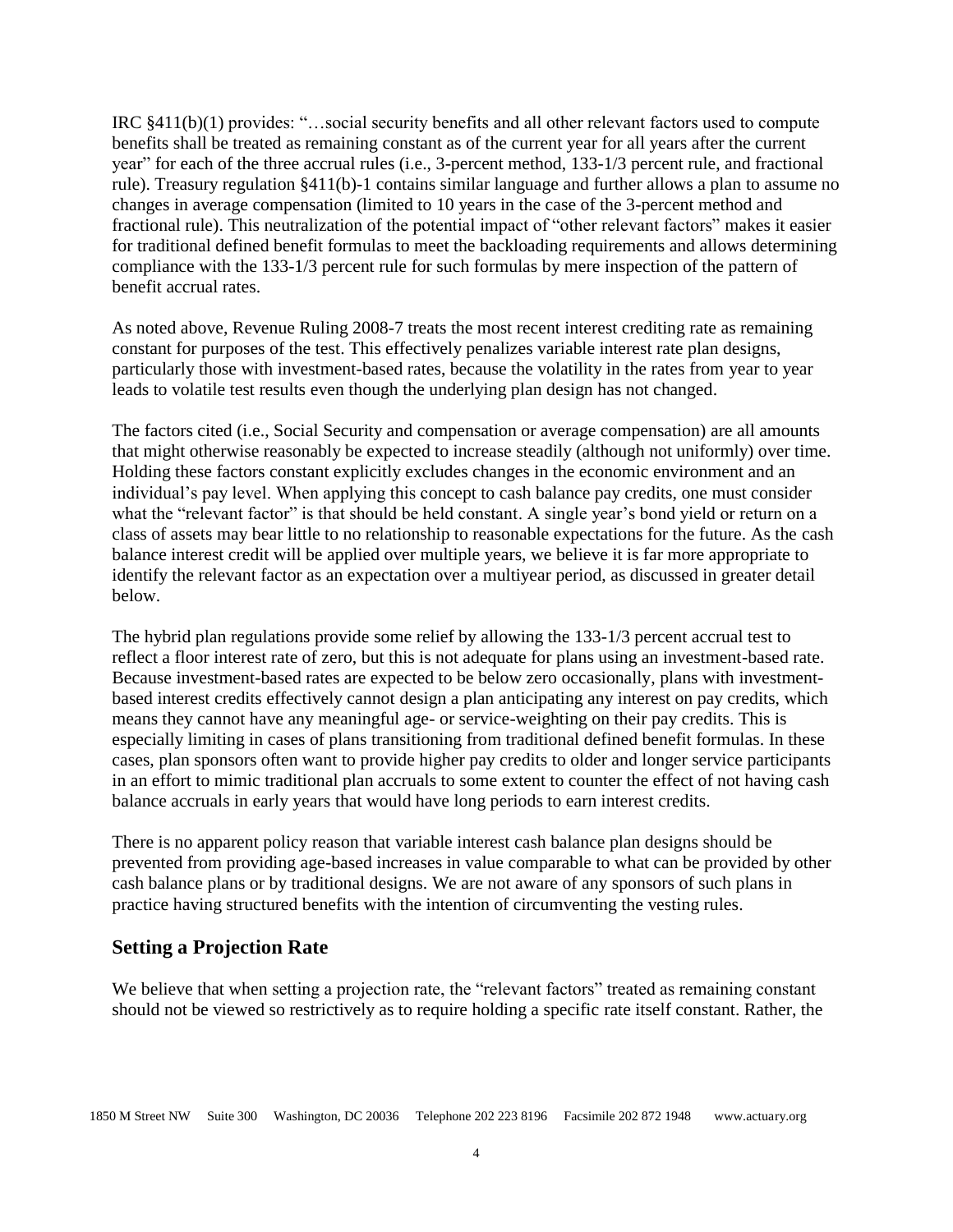"relevant factors" should be viewed more holistically to include a reasonable long-term expectation for a rate or the economic environment more broadly. It is critical that the projection rate:

- fairly **reflects long-term expectations** for interest credits on an economically sound basis; and
- **ensures stability** from year-to-year to avoid anomalous §415 limit calculations, and accrual rule and compliance testing results.

For a projection rate to be appropriate, at the very least it should provide a reasonable estimate of the projected benefit at a future age attributable to the benefit being projected. The purpose of the projection is to measure the value of the benefit at different points in time. To base benefits or compliance testing on an assumed projection rate that is not reasonable is contrary to this purpose. It also seems appropriate for projections to be done consistently for all purposes. For all benefit calculation and compliance testing purposes that require a projected benefit value, a benefit should generally relate to a single projected benefit value. 5

Stability in a projection rate from period to period is also important. Although changes in rates from period to period are expected, the rates are unpredictable, especially over the short term. Actual changes in interest crediting rates over a single period have very little bearing on the actual benefit at normal retirement age. Therefore, short-term fluctuations in rates should have no effect on the projection of normal retirement benefits for tests that assess the underlying benefit structure.

Even the average over a five-year period is treated as potentially unreasonable by the IRS for purposes of determining the post-plan termination interest crediting rate for investment-based cash balance plans. According to the preamble to the 2014 final hybrid regulations, "the trailing 5-year average of an investment-based rate of return may be unreasonably high or unreasonably low and, unlike the trailing 5-year average of an interest rate, will have little, if any, correlation to the actual future investment-based rate of return." This potential for an unreasonable rate led the IRS to require substitution of the second segment bond rate in place of investment-based rates in determining the trailing five-year average interest crediting rate upon plan termination.

While changes in the economic environment over longer periods can necessitate a change in the projection rate used for testing purposes, stability and the ability to plan are important. It is critically important to plan sponsors to have enough lead time to adjust benefit designs, as appropriate, before being subject to a new projection rate.

## **Recommended Projection Rate**

 $\overline{a}$ 

We believe the starting point for setting a projection rate should be a reasonable assumption or reasonable range of assumptions based on future expectations. Ideally, the assumed rate would be used for projecting interest credits, regardless of the actual rate in the year of the test.

<sup>&</sup>lt;sup>5</sup> Although it is beyond the scope of this letter, when a projected benefit or series of periodic benefits is to be discounted using a prescribed interest rate or rates (e.g., for §417(e) lump sum calculations), the implicit relationship between the projection rate and discount rate may result in a different projection rate being more appropriate for that purpose.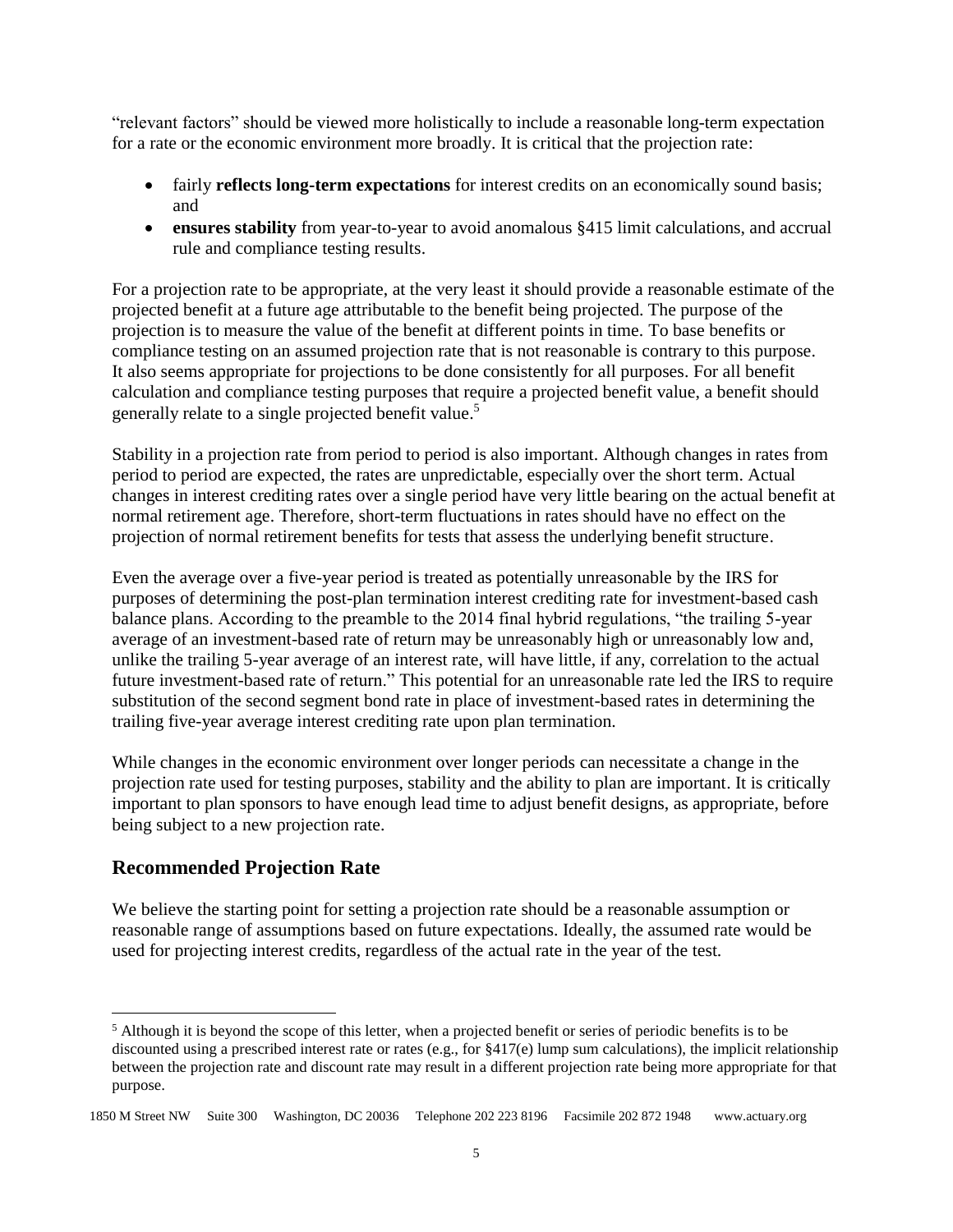Alternatively, the IRS could provide safe harbor projection rates. For plans using investment-based rates, possible safe harbor rates would include the 6% maximum fixed rate deemed not to exceed a market rate of return in the hybrid regulations and the average over a reasonable period of third segment rates at the time the variable interest is adopted. The same safe harbor projection rates could be used for cash balance plans using yield-based interest crediting rates except that a safe harbor rate determined as the average over a reasonable period could be based on the actual yield-based rate used by the plan.

If the rules provide for setting the projection rate equal to a reasonable assumption or determining a safe harbor rate that is variable (e.g., average third segment rate), the plan's projection rate could be subject to periodic revision to reflect changes in the economic environment. For instance, the plan's projection rate could be subject to revision at the earlier of a change to the plan's interest or annuity adjustment basis or a fixed number of years (e.g., five).

The safe harbor rates could be proportionately reduced for plans using less than a maximum rate deemed not to exceed a market rate of return. For example, the safe harbor projection rate for a plan that determines interest credits using 50% of the rate of return of an S&P 500 index fund would be equal to 50% of the safe harbor rate. Similarly, the safe harbor projection rate for plans using a yieldbased rate with less than the maximum margin would be reduced appropriately. One possibility would be to reduce the projection rate by the difference between the maximum margin and the actual margin. For example, a plan using 3-year Treasury Constant Maturities without a margin would use a projection rate equal to the safe harbor rate less 0.5% (i.e., the maximum margin of 0.5% less the actual margin of 0.0%).

The IRS could require plan sponsors to include a methodology for determining the projection rate in the plan document and require plan sponsors to provide the rationale for the reasonableness of the rate in determination letter filings or upon audit. Having the rate (or the basis) defined in the plan document would ensure benefits are definitely determinable.

\*\*\*\*\*\*\*\*\*

The Pension Committee appreciates the opportunity to provide input to the Treasury and IRS on this important issue. We would be happy to discuss any of these items with you at your convenience. Please contact Monica Konaté, the Academy's pension policy analyst (202-223-8196, konate@actuary.org) if you have any questions or would like to discuss these items further.

Sincerely,

Ellen L. Kleinstuber, MAAA, FSA, FCA, FSPA, EA Chairperson, Pension Committee American Academy of Actuaries

Cc: Harlan Weller David Ziegler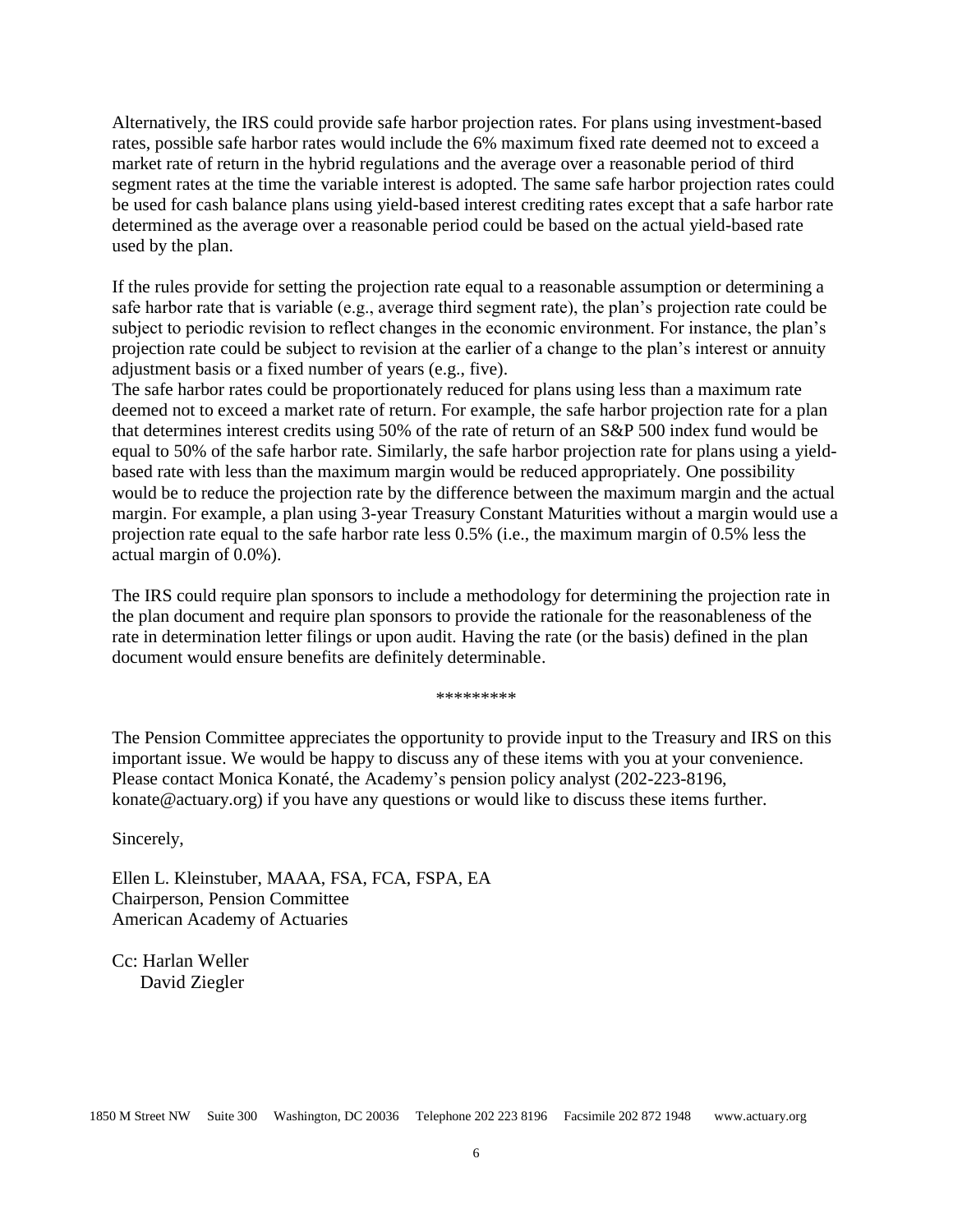#### **Appendix Economic Backloading in Traditional Defined Benefit Plan Formulas Compared with Cash Balance Formulas**

Chart 1 compares the accumulated accounts in a cash balance formula with the present value of the age 65 accrued benefits under a traditional defined benefit formula, where the two formulas were designed to produce the same benefits at age 65.<sup>6</sup>



From Chart 1, it can be seen that the service-graded cash balance formula accumulates benefits much more evenly over the participant's career than the traditional defined benefit plan with a single accrual rate. Despite the cash balance plan formula being less economically backloaded, it is at risk of failing the accrual rule test while the traditional plan is not.

Chart 2 illustrates the much different benefit accrual pattern that results from a traditional defined benefit formula with a level accrual rate and a cash balance formula with a uniform pay credit rate. A cash balance plan with a pay credit of 7.6% is expected to result in the same age 65 benefit as a 1% final average pay defined benefit formula for a participant who works continuously from age 25 to age 65, assuming the same assumptions used in developing Chart 1, including 3% annual pay increases and an assumed interest crediting rate of 5% for the cash balance plan. The amounts on the chart represent the present values of the annual accruals under the two formulas at each age.

 $\overline{a}$ 

<sup>6</sup> Based on \$50,000 starting pay at age 25 with 3% annual increases, 5% annual cash balance interest crediting rate, and 5% discount rate to determine present values of the traditional defined benefits.

<sup>1850</sup> M Street NW Suite 300 Washington, DC 20036 Telephone 202 223 8196 Facsimile 202 872 1948 www.actuary.org